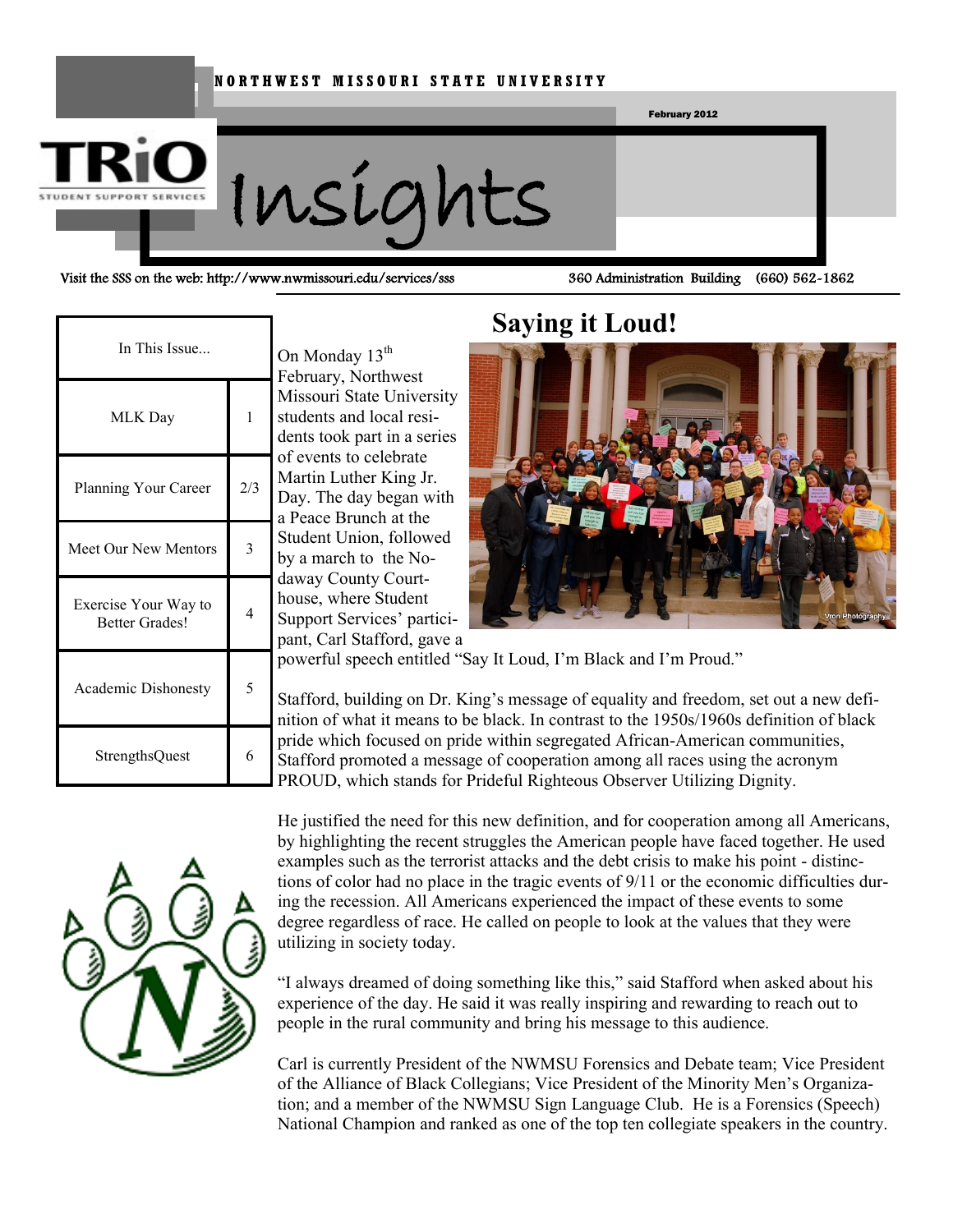# Planning Your Career

Submitted By: Justin Ranney

Today, and more than ever, most people are responsible for building their own careers. Whether you are just starting, or you have several years of experience, these paragraphs might help you advance your career.

The 9 most important career planning tips are listed below:

#### **1. Never Stop Learning**

#### **Life-long learning is your keyword.**

The world is constantly changing, and everybody is looking for new ways of doing business. If you have decided that your current skills are good enough, you have also decided that your current job is good enough. But if you want a career in the future, you should add regular updates to your skills and knowledge.

#### **2. Ask, Listen And Learn**

#### **A good listener can learn a lot.**

Listen to your co-workers, your boss, and your superiors. You can learn a lot from their experience. Ask about issues that interest you, and listen to what they say. Let them tell you about how things work, and what you could have done better.

Most people will love to be your free tutor.

#### **3. Fulfill Your Current Job**

#### **Your current job might be best place to start your career.**

It is often very little that separates successful people from the average. But nothing comes free.

If you do your job well and fulfill your responsibilities, this is often the best way to start a new career.

Talk to your supervisor about things you can do. Suggest improvements. Offer your help when help is needed. In return ask for help to build a better career. It is often possible - right inside your own organization - especially if you have proved to be a valued employee.

#### **4. Build Your Network**

#### **Your next career step might arise from your contact network.**

Did you know that more than 50% of all jobs are obtained from contact networks?

If you have a good contact network, it is also a good place to discover future careers, to explore new trends, and to learn about new opportunities.

Spend some time building new contacts, and don't forget to maintain the ones you already have. One of the best ways to get serious information from your network is to regularly ask your contacts how they are, what they do, and what is new about their careers.

#### **5. Identify Your Current Job**

#### **Your current job should be identified, not assumed.**

Make sure you don't work with tasks you assume are important. This is waste of time and talent.

When you start in a new job, talk to your superior about your priorities. If you're not sure about what is most important, then ask him. And ask him again. Often you will be surprised about the differences between what you assume, and what is really important.

#### **6. Identify Your Next Job**

### **Your dream job must be identified.**

Before you start planning your future career, be sure you have identified your dream job.

In your dream job, you will be doing all the things you enjoy, and none of the things you don't enjoy. What kind of job would that be?

Do you like or dislike having responsibility for other employees. Do you like to work with technology or with people? Do you want to run your own business? Do you want to be an artist, a designer or a skilled engineer? A manager? Before building your future career your goal must be identified.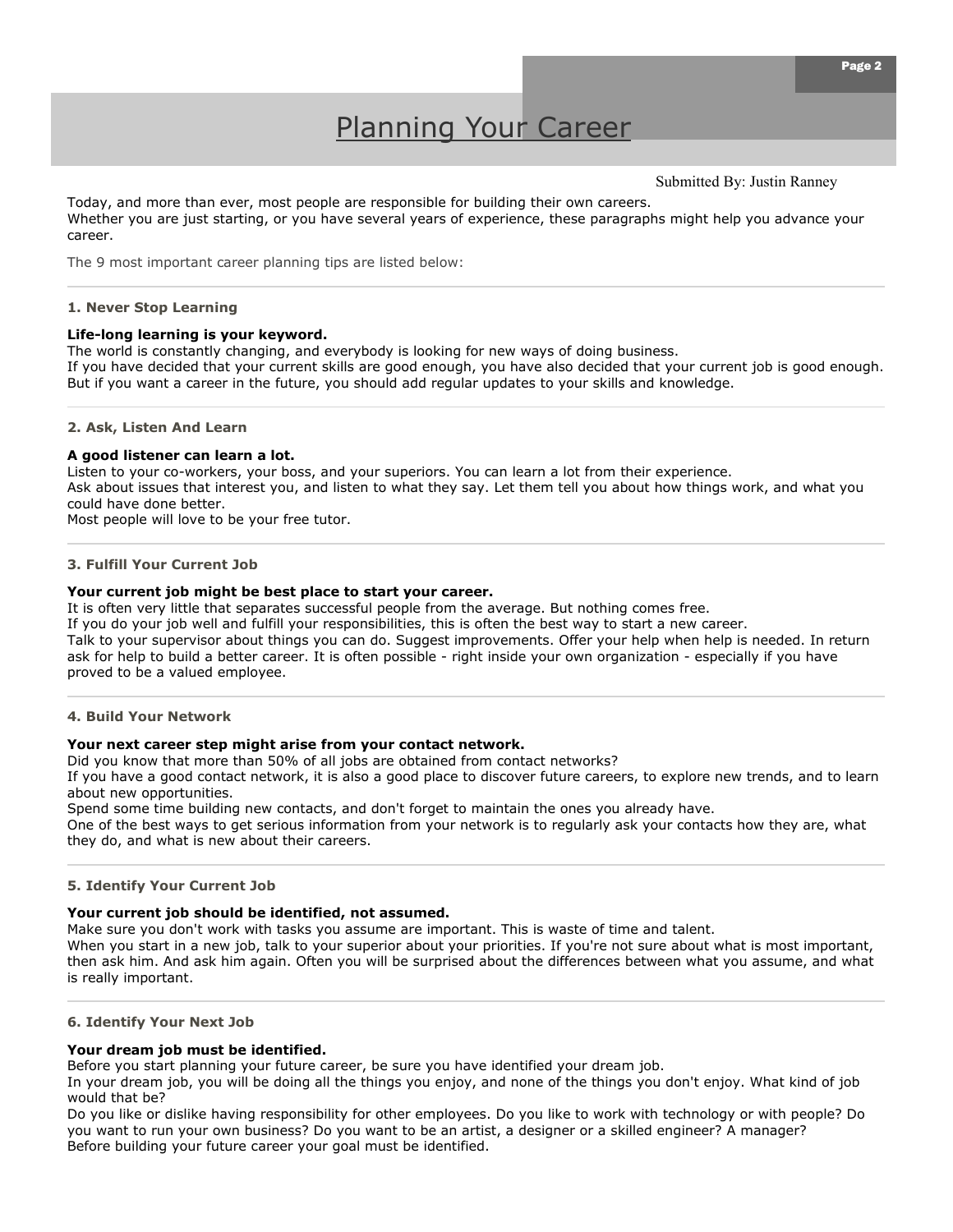#### **7. Prepare Yourself**

Source: [http://www.w3schools.com/cert/career\\_tips.asp](https://by2prd0310.outlook.com/owa/redir.aspx?C=I5b_IcJcY06FODOEZ-Q_ZITkpKf_yc4I6PNu763Zkol5ehmFTFiTITru-jvyQtsq_jWcZUISwJA.&URL=http%3a%2f%2fwww.w3schools.com%2fcert%2fcareer_tips.asp)

#### **Your dream might show up tomorrow. Be prepared.**

Don't wait a second. Update your Curriculum Vitae (CV) or resume now, and continue to update it regularly. Tomorrow your dream job may show up right before your nose. Prepare for it with a professional CV and be ready to describe yourself as a valuable object to anyone that will try to recruit you.

If you don't know how to write a CV, or how to describe yourself, start learning it now.

#### **8. Pick The Right Tools**

#### **Pick the tools you can handle.**

You can build your future career using a lot of different tools. You can add a lot to your career by studying books and tutorials. Doing short time courses with certification tests might add valuable weight to your CV. And don't forget: Your current job is often the most valuable source of building new skills. Don't pick a tool that is too heavy for you to handle!

#### **9. Realize Your Dreams**

#### **Put your dreams into action.**

Don't let a busy job kill your dreams. If you have higher goals, put them into action now.

If you have plans about taking more education, getting a better job, starting your own company or something else, you should not use your daily job as a "waiting station". Your daily job will get more and more busy, you will be caught up in the rat race, and you will burn up your energy.

If you have this energy, you should use it now, to realize your dreams.

# **MEET OUR NEW MENTORS!!**

Hi! My name is Kayla Etherton and I'm a junior here at Northwest, double majoring in psychology and spanish. I am involved with many activities on campus, including Sigma Sigma Sigma sorority. I'm from Lexington, Kentucky and I plan on studying abroad in Costa Rica next fall. I love being outdoors and I enjoy reading. My areas of expertise include psychology, spanish, literature, composition, and statistics courses. I hope to see you in the SSS office!





My name is Brittany Dorscher. I'm originally from a small town in Iowa. I am studying elementary education with a minor in early childhood education. I want to be an elementary teacher because my third grade teacher inspired me. It's only my second year here at Northwest Missouri State University, but with the credits I brought in from high school, I am a junior.

I have two siblings, which happen to be younger than me. My sister graduated high school a year after me. My brother will be in a freshman in high school next year. Family is very important to me. I **love** the color blue. I turn 20 the Monday we get back from spring break (March 26)!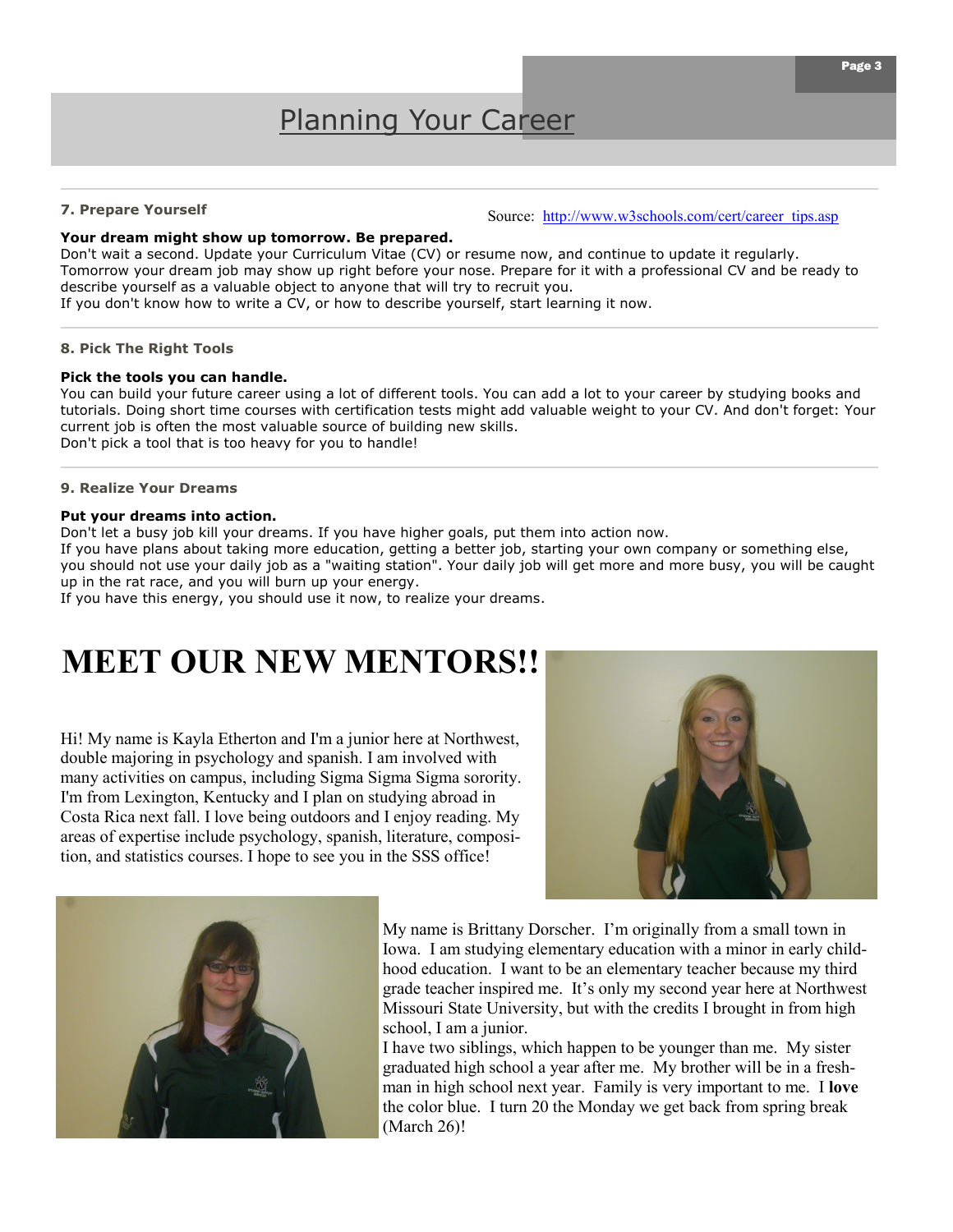# **Vigorous Exercise Linked with Better Grades**

College students who want to boost their grades can start by boosting their level of exercise, new research suggests. Submitted By: Cassie Shearhlodt

A report presented at the American College of Sports Medicine's 57th annual meeting in Baltimore finds that college students who regularly engage in vigorous exercise get better grades. Although a link between physical activity and higher academic achievement has been shown in middle-school students, it has not been clear whether exercise is associated with better grades among older students.

To find out, researchers at Saginaw Valley State University in Michigan tracked the grades and exercise habits of 266 undergraduates. They found that students who regularly participated in vigorous physical activity had higher G.P.A.'s.

But does exercise really boost grades — or are high academic achievers simply more likely to be higher achievers in physical activity as well?

To answer the question, the researchers controlled for a number of factors that might influence grade point average, like gender, study time and participation in college sports. They even controlled for area of study, noting that a kinesiology major, for instance, might be more likely to exercise than a student studying another subject.

After controlling for such variables, the findings still showed that exercise made a sizable difference in a student's G.P.A. On a 4.0 grade scale, students who exercised vigorously seven days a week had G.P.A.'s that were, on average, 0.4 points higher than those who didn't exercise. (The full study isn't available online, but [the American College of Sports Medicine has posted a press release](http://www.acsm.org/AM/Template.cfm?Section=About_ACSM&CONTENTID=14753&TEMPLATE=/CM/HTMLDisplay.cfm) about the research.)

Although the researchers controlled for the amount of time a student spends studying, earlier reports showed that students who study a lot are also more likely to exercise regularly, suggesting a high academic work ethic may also translate into a higher commitment to exercising.

Notably, a study published last year in the journal [Medicine and Science in Sports and Exercise](http://journals.lww.com/acsm-msse/Fulltext/2009/05001/The_Association_Between_Study_Time,_Grade_Point.2490.aspx) found that the more hours a student spends studying, the more likely he or she is to exercise. Compared with students who studied less than an hour per day, students who studied three or more hours a day were nearly four times more likely to participate in vigorous exercise and about three times more likely to take part in moderate physical activity. And students with G.P.A.'s of 3.5 or higher were three times more likely to participate in vigorous physical activity than students with a G.P.A. under 3.0.

Source:

Parker-Pope, T. (2010, June 3). Vigorous exercise linked with better grades. *The New York Times*. Retrieved from [http://](http://well.blogs.nytimes.com/2010/06/03/vigorous-exercise-linked-with-better-grades/) [well.blogs.nytimes.com/2010/06/03/vigorous-exercise](http://well.blogs.nytimes.com/2010/06/03/vigorous-exercise-linked-with-better-grades/)[linked-with-better-grades/](http://well.blogs.nytimes.com/2010/06/03/vigorous-exercise-linked-with-better-grades/)

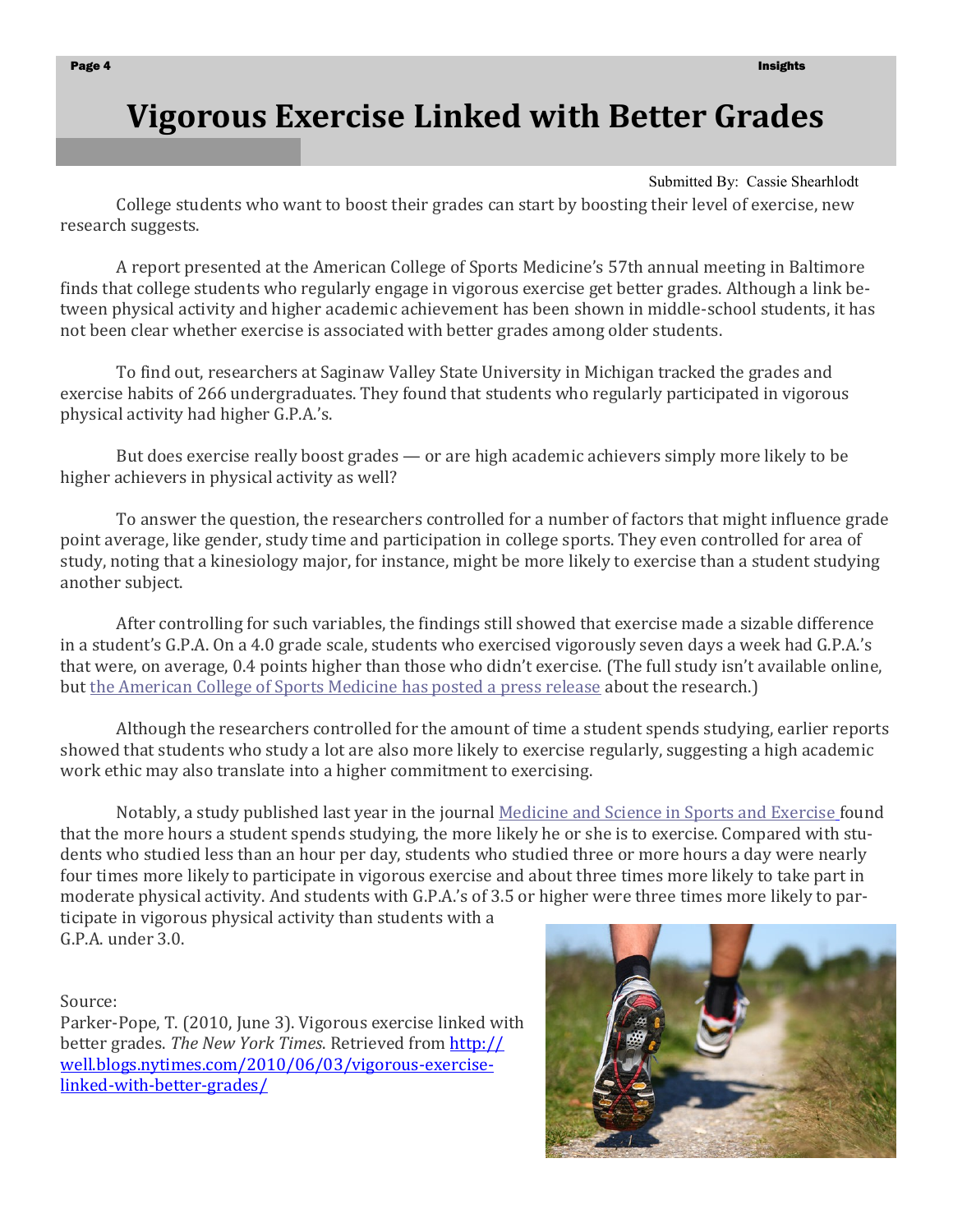**ACADEMIC DISHONESTY**



### *Cheating* **Why It's Different in College By [Grace Fleming](http://homeworktips.about.com/bio/Grace-Fleming-17634.htm)**

Submitted By: Garrett Hargiss

No matter what you did in high school when it comes to cheating, you should know that cheating in college is quite different. It's a *really* big deal.

College administration takes cheating seriously. It's not unheard of for whole classes to be expelled for "collaborating" or outright cheating.

[This happened recently](http://www.insidehighered.com/news/2005/06/30/uva) at the University of Virginia, when a large part of an economics class was caught cheating.

As a freshman, you will be introduced to the honor code at your college. It will outline the rules for your particular institution.

When you're caught cheating, even once, you lose all credibility with professors. This is a big loss in college. In high school we can survive if our teachers lose confidence in us, or even if they don't like us. College is a different story.

You're going to get to know your major professors pretty well, and you're going to need them for things like recommendations for internships, scholarships, awards, jobs, and special programs. To a great extent, your success will depend on their opinion of you. Don't mess that up!

Professors are good at catching cheaters. They have more time and more resources. They also have [tenure](http://homeworktips.about.com/od/satwords/g/tenure.htm) and a little bit more flexibility than high school teachers when it comes to checking out their suspicions and following through with allegations.

In high school there's a tendency to treat cheating less seriously, perhaps because high school students are minors. In college you're an adult. If caught cheating, you will pay adult consequences.

Your high school education may have been funded by taxes, but your college education is probably funded by you and your parents. Whenever you cheat, you are wasting time. If you cheat in college you are also wasting money.

College is competitive. Fellow students will take cheating more seriously in college, because they realize what's at stake. They're more likely to turn you in.

Cheating is for losers. How would you feel if your parent was accused of cheating on the job? What if they were fired for it? They'd feel the same way if you were caught cheating in college.

Source: http://homeworktips.about.com/od/homeworkhelp/a/collegecheating.htm